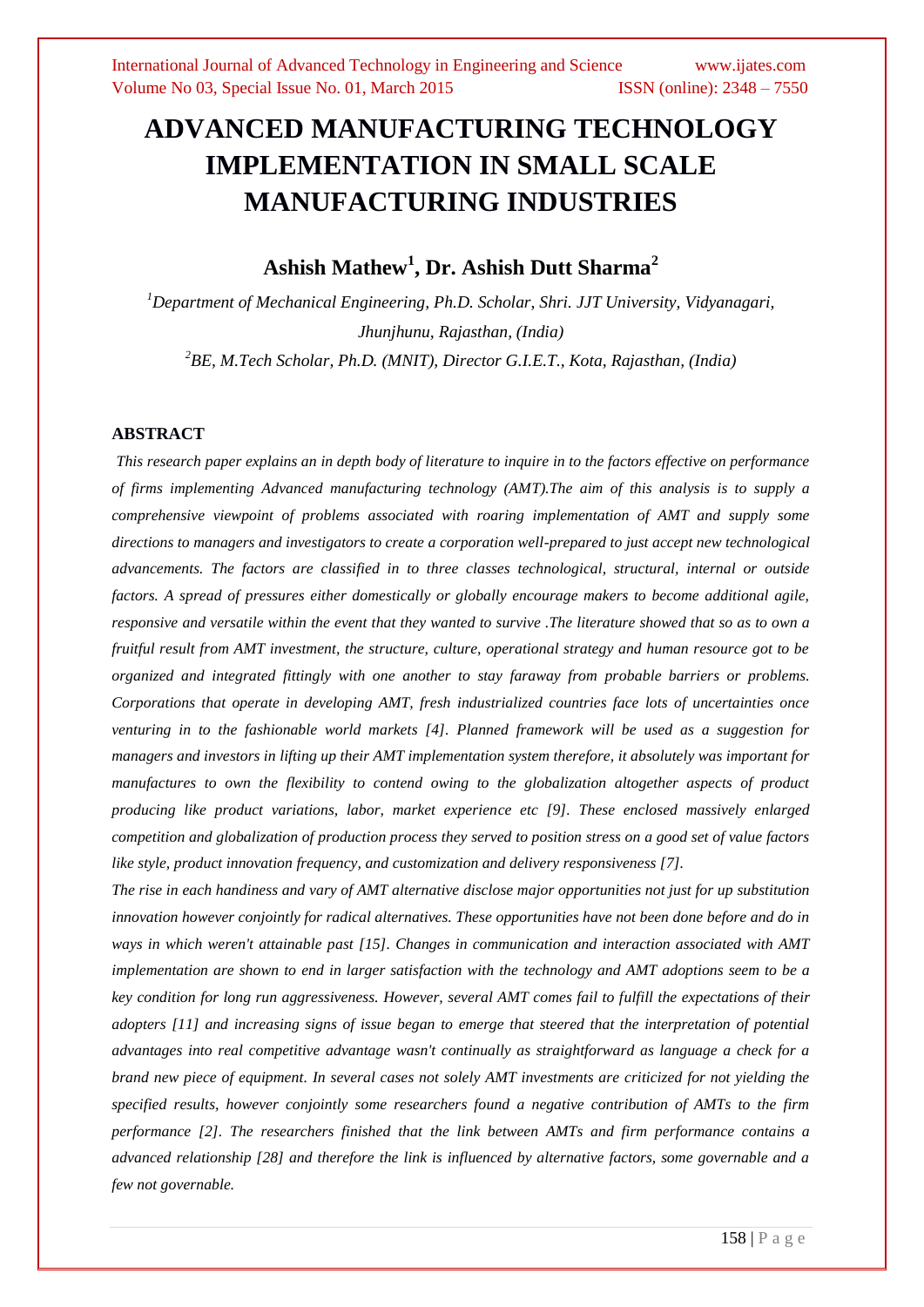*These conditions give nice challenges to companies, which may have an effect on company strategic directions and alter business and producing ways. In an endeavor to survive underneath such conditions, firms area unit giving a strategic role to producing, from merely supporting promoting ways to taking part in a serious role in strengthening a company's market position [8]. The effective implementation of advanced producing technology is taken into account to beat this turbulent and hostile atmosphere. This feature is a very important resolution particularly for little and medium size firms [19] within which lack body and inadequate level of mean staff and engineers and don't seem to be attentive to the ways that within which AMT may be useful for them.*

*Thus, applying and adopting new technologies indicated that their area unit broader problems that ought to be thought-about. Management of companies that area unit considering the adoption of AMT got to acknowledge, perceive and address these problems so as to beat or circumvent the issues of previous installations. They need knowing what the structure and strategic factors area unit that create a firm additional competitive and adaptation victimization AMT in rising its performance and whether or not AMT's impact on company performance additional pronounced if related to a compatible structure style and human force and management practices. Attributable to high price and moderate-to high risk concerned in AMT investment, it's therefore vital for any organization to understand additional regarding these factors. Generally, the investigated factors may be classified as technological, structure and internal/external. This classification is illustrated in Fig. 1. This study may be a step in paving the thanks to give an summary and steering in AMT adoption and also the* 

*correct mix of strategic and vital components that results in effective use of AMT in enhancing company performance.*

*Keywords: Advanced Manufacturing Technology (AMT), Computer Integrated Manufacturing (CIM), Computer Aided Design (CAD), Computer Aided Manufacturing (CAM), Computer Aided Engineering (CAE), Computer Aided Process Planning (CAPP), Computerized Numerical Controls (CNCS).*

## **I. INTRODUCTION**

In finding out AMT implications, the selection of AMT varieties and also their classification may be a call of crucial importance that ought to be created on the idea of existing theory and the nature of the analysis study to be conducted. Advanced manufacturing technology has totally different meanings in several things, however it is generally outlined as an automatic production system of individuals, machines and tools for the design and management of the assembly method, together with the acquisition of raw materials, parts, and also the cargo and repair of finished products [15]. Additional specifically, AMT is represented as a gaggle of computer-based technologies, together with Computer-Aided Design (CAD), robotics, Flexible Manufacturing Systems (FMS), Automated Materials Handling Systems (AMHS), Computer Numerically Controlled (CNC) machine or other automated identification techniques [25].

It is outlined advanced producing technology as a group of integrated hardware and software package based mostly technologies[27], that if properly enforced, controlled and evaluated, can improve the potency and effectiveness of the firm[2], used the term advanced manufacturing technology in their analysis to explain a range of technologies like CAD and Electronic Data Interchange (EDI) that primarily utilize computers to regulate, track, or monitor producing activities, either directly or indirectly. Additionally, many technologies or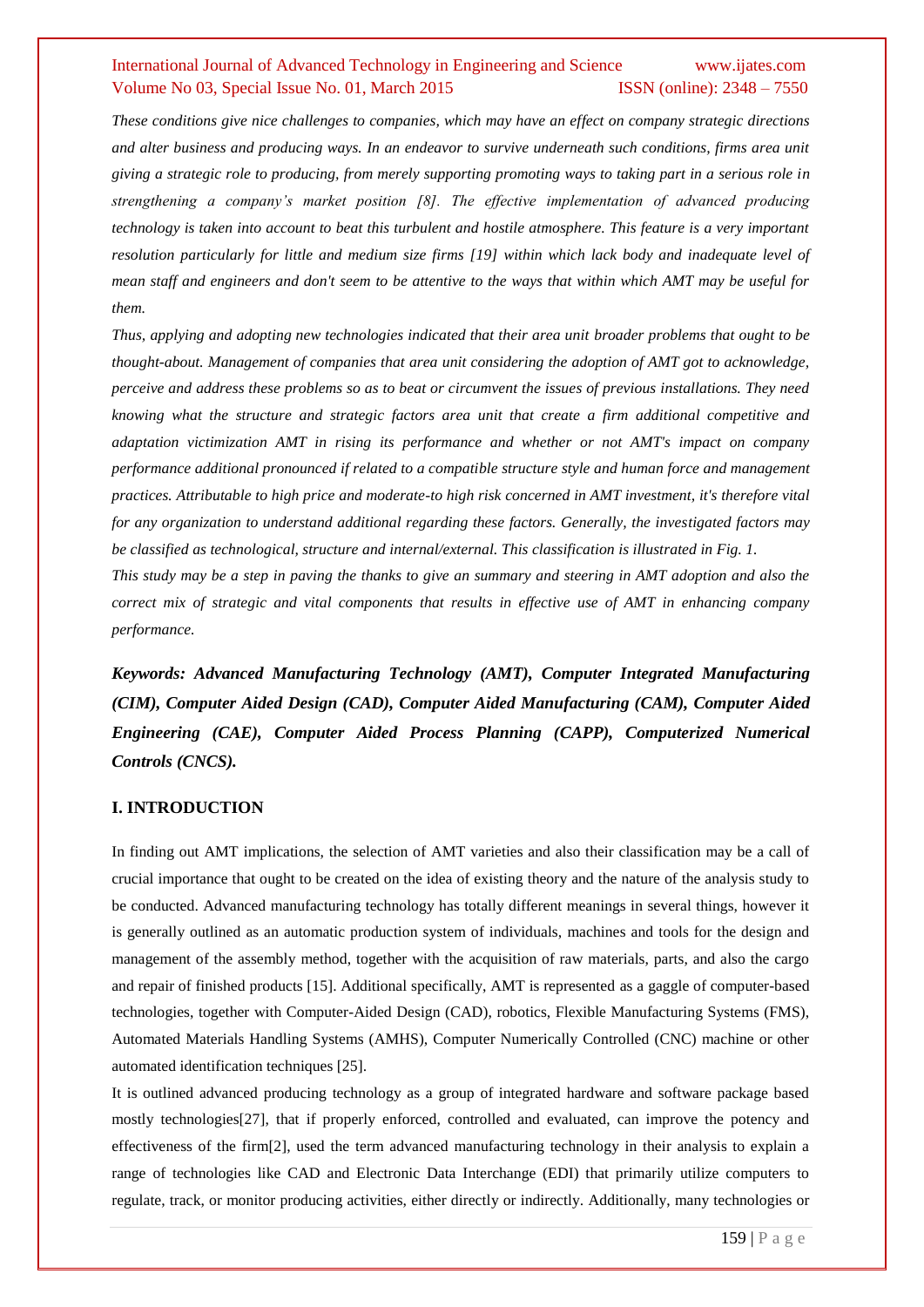programs like bar codes or cluster technology that don't directly involve computers are thought of to be AMTs since they're closely related to alternative AMT technologies. AMT has been classified in several ways that supported the automation and integration of producing activities



**Fig. 1: Contextual Factors Effective On Company Performance**

#### **1.1 Levels of Manufacturing Activities**

First level includes numerically controlled machine and robots referred to as complete machine tools or equipments that area unit controlled by self-contained computers. In level a pair of or producing cells a clustering of machines like group technology and versatile producing system perform a spread of tasks to supply a family of elements. In level three cells in level a pair of area unit connected to create connected islands through network of processed data like computer-aided design/computer-aided producing, automatic storage and retrieval systems. In level four all the producing activities as well as promoting of product area unit integrated through data network and shaped computer-integrated producing [12].

It is classified advanced technologies in the study by correlation analysis in two levels: initial level is Basic technology as well as software [28], Computer-aided manufacturing (CAM) and Direct numerical management. Next level is computer science or complicated technologies comprising vision systems, knowledge-based systems and decision-support systems [27]. Additionally classified AMTs as style technologies, like CAD and CAE that support product style and engineering; producing technologies, like CNC, CAM and AMHS that create production easier and faster; coming up with and management activities area unit expedited by the event of MRP, MRP II, electronic knowledge interchange and bar secret writing and Integration technologies like international intelligence agency, local area network (LAN) and enterprise-wide resource coming up with that permit a flow of knowledge and coordinated decision-making between functions among and between the corporations. Small and Chen [25] and Zhao [29] classified AMT into 3 levels supported quality, automation and integration of producing activities.

#### **1.2 Classification of AMT Levels**

Stand-alone systems include machine tools or equipment controlled by independent computers such as (computer-aided design and computer-aided process planning (CAPP) Intermediate systems contain a group of machines to produce a family of parts such as (automated guided vehicles (AGVS) and automated storage and retrieval systems (AS/RS) and Integrated systems which are connected to form linked islands through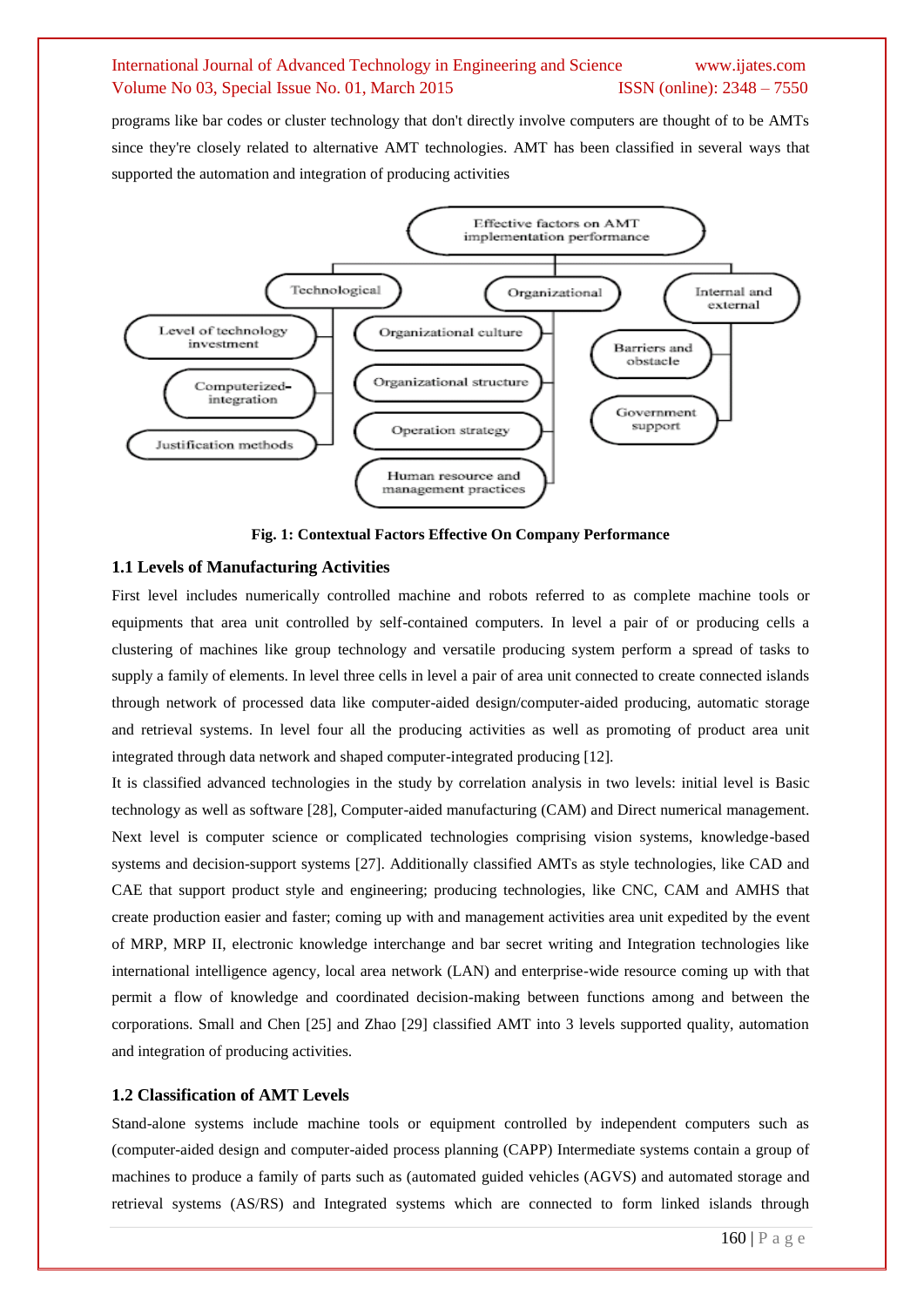computerized information network[1], for example (flexible manufacturing systems and MRP). In summary, [Table 1](http://scialert.net/fulltext/?doi=jas.2010.1229.1242&org=11#t1) presents the classifications found in the literature.

It is affordable to state that almost all technological advancements that have modified the character of producing performance have taken place since 1950[4]. AMTs modify each economies of scale and economies of scope to be achieved while not dynamic the hardware and permit corporations to mix small-batch and custom-order operations with the inexpensive potency of standardized production [6]. The most important strategic advantages that these technologies supply area unit the hyperbolic flexibility and responsiveness, enabling a company to boost considerably its aggressiveness within the marketplace [2]. AMT has been viewed as a strategic weapon to realize competitive advantage, to boost productivity and performance, to boost quality of production [7] and reduce lead-time [3]. In result AMT changes the external risk propensity of the firm from risk-averse to risk-prone. That is, corporations victimization AMT in observes produce a series of decision choices to enter new markets and industries within the future [9]. It additionally was mentioned that even the advantages of advanced techniques like Just-In-Time are often complete with applying solely a couple of part of JIT and as a result corporations will bit by bit invest in these technologies to urge the foremost have the benefit of it [5].

|                                                  | Dimensions                                                                                                                                                      |
|--------------------------------------------------|-----------------------------------------------------------------------------------------------------------------------------------------------------------------|
| Resource(s)                                      |                                                                                                                                                                 |
| Boyer et al. (1996), Jonsson                     | Design, Manufacturing, and administrative                                                                                                                       |
| (2000), Dýaz et al. (2003)                       |                                                                                                                                                                 |
| (Swamidass and Kotha, 1998)                      | Information exchange and planning technology, Production design technology, High-volume<br>automation technology, and low-volume flexible automation technology |
| Small and Chen (1997) Small and Yasin (1997a, b) | Stand-alone, Intermediate, and integrated systems                                                                                                               |
| Sanchez (1996),                                  | Direct, indirect, and administrative                                                                                                                            |
| Beaumont et al. (2002)                           |                                                                                                                                                                 |
| Meredith (1987)                                  | Engineering techniques, manufacturing techniques, business techniques                                                                                           |
| Ghani and Jayabalan (2000),                      | Stand-alone, manufacturing cells, linked islands, integrated manufacturing                                                                                      |
| Ghani et al. (2002)                              |                                                                                                                                                                 |
| Majchrzak and Paris (1995)                       | Integrated AMT, Non-integrated AMT                                                                                                                              |
| Kotha (1991), Kotha and Swamidass (2000)         | Product design technologies, process technologies, logistics/planning technologies, information<br>exchange technologies                                        |
| Beaumont and Schroder (1997)                     | Direct, indirect, communication                                                                                                                                 |
| Zhang et al. (2006)                              | Design technologies, manufacturing technologies, planning and control, integration technologies                                                                 |
| Waldeck (2007)                                   | Basic technology, artificial intelligence                                                                                                                       |
| Small (2006)                                     | Stand-alone, moderate, and high complexity                                                                                                                      |
| Burgess and Gules (1998)                         | Hard technologies, soft technologies                                                                                                                            |

| Table 1: Advanced Manufacturing Technology Classification |  |
|-----------------------------------------------------------|--|
|-----------------------------------------------------------|--|

Certainly, it takes some time for plants to realize the potential benefits of an AMT investment. It can be because of the learning curve associated with these technologies that may delay performance gains. As a fairly complicated technology, employees need extensive training and experience to master for new technologies. Therefore, time may act as a confounding variable in obtaining AMT benefits [10].

## **II. OVERVIEW**

Successful implementation of AMT involves the mutual adaptation of each the new technology to the organization and also the organization to the technology [21]. In truth the adjustment of technology to the organization and the other way around will ease the accomplishment of latest technologies and avoid management issues related to AMTs [27]. This importance embraces structure, culture and strategy of any organization.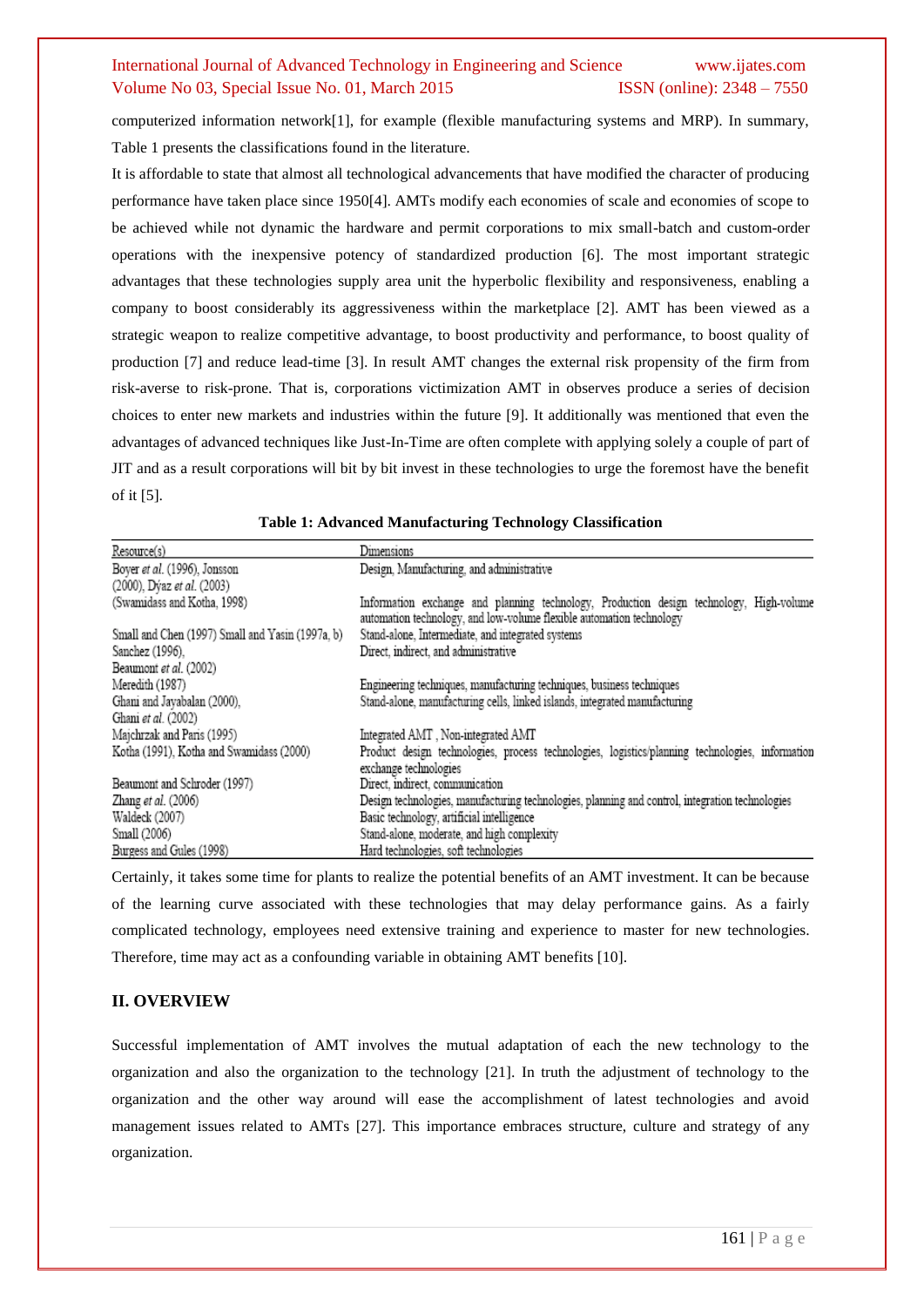## **2.1 Organizational Structure**

It has been argued that producing corporations that adopt AMTs while not initial redesigning structure structures and processes, encountering high difficulties. Beside AMTs emergence, industrial organizations have deeply modified their producing processes through the acquisition of processed technologies. This evolvement is often viewed because the basis for a brand new industrial revolution-the arrival of the mill of the future- and new type of structure [20]. Generally, structure of a company is that the formal system of operating relationships that share and harmonize the tasks of multiple folks and teams to serve a typical purpose. Centralization, systematization and complexness are the 3 dimensions typically use in analysis and observe to explain structure. Centralization within the organization refers to the delegation of power among the roles. The less power delegated in a company the larger the centralization within the organization and contrariwise. Systematization refers to the extent to that expectations relating to the aims and objectives of labor are given and written. Extremely formalized organization structures suggest what every individual ought to act supported rules and procedures that are gettable. Last dimension, Complexity, refers to variety the amount, the quantity of clearly totally different job titles or activity groupings and also the number of positively dissimilar units/departments, in an exceedingly organization [19].

The structure of the organization has been thought of because the key issue to with success implementing AMT in varied literatures [21]. It's theorized that the right structure is in this situation, an organization are going to be additional thriving in implementing advanced producing technologies [17]. Boyer [2] expressed that the multiple levels of authority involved graded organizations typically represent AN obstacle to the effective implementation of AMTs and streamlining the organization with fewer level of authority brings a larger ability to integrate AMT. They all over that rigid, official structure that has been related to extremely machinecontrolled, however non-computerized producing systems like assembly lines, isn't acceptable for additional versatile technologies. It conjointly indicated that solely decentralization with fewer rules and additional worker involvement were completely related to technology whereas systematization and mechanistic structure interacted negatively with AMT. The results of this study emphasized that no matter the technology sort, a firm has to be as least mechanistic as doable to be effective. In examining the link between structure and AMT Ghani [8] found that, at high proactive level, the mechanistic structure of AMT plants has been found to vary into a body. If truth be told organizations with many alternative forms of jobs and departments generate additional difficult social control and structure issues than those with fewer jobs and units. Flatter, less complicated structures with most body decentralization, are additional doubtless toward making a possible for improved attitudes, simpler management, larger individual responsibility and company performance.

#### **2.2 Organizational Culture**

Successful implementation of AMT typically needs dissimilar forms of organization and or management practices than area unit found in additional ancient environments [14]. This is often as a result of new technologies directly challenge established norms and strategic choices. Structure culture named a holistic construct that describes the complicated set of information structures that organization members use to perform tasks and generate social behavior. This construct is full of and impacts several aspects of organization like structure, role expectations and description. Culture defines the way to act on the duty, that makes call in numerous things and the way to assume and behave toward coworkers, supervisors, trade norms and practices. This read of culture includes the organization's internal system of power together with formal authority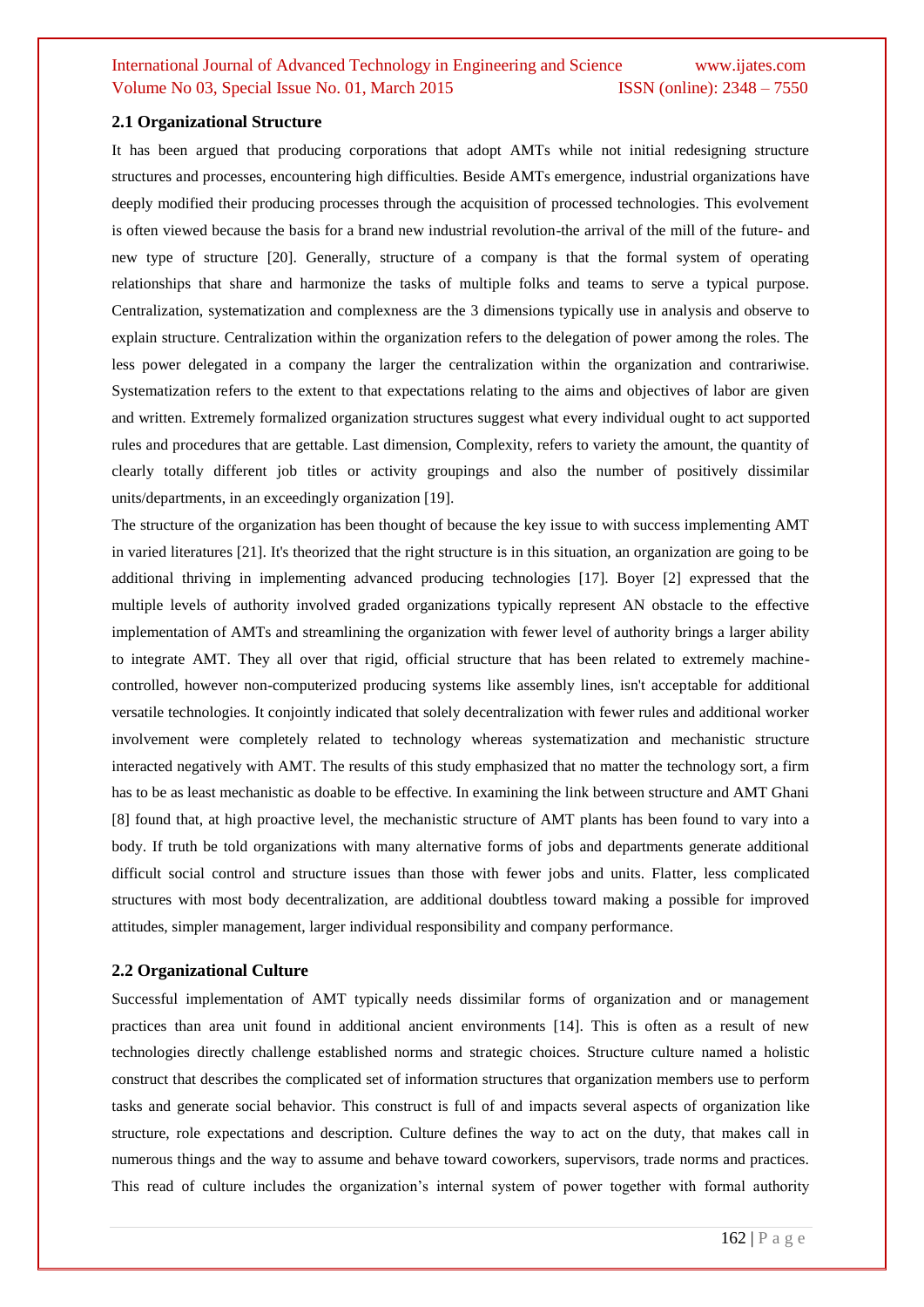structures, management systems, task structures and organization rules [1]. In different word, culture is to the organization what temperament is to the individual, a hidden, however unifying topic that has that means, direction and mobilization [13].



**Fig 2 Overview of Manufacturing in India**

Generally the culture was image into two main dimensions as flexibility and management [8]. Flexibilityoriented culture is predicated on norms and values associated with the affiliation. It focuses on the event of human resources and values member involvement in deciding. During this culture, people area unit inspired by the many or ideological attractiveness of the task being undertaken. On the opposite hand, control-oriented culture is penetrated by assumptions of accomplishment like coming up with, productivity and potency. a lot of specifically, assumptions of stability area unit the muse of this culture and people relevance the structure mandates as a result of roles area unit formally declared and implemented through rules and laws.

Regarding to the result of culture on company performance, swamidass [31] hypothesized that the controloriented approach may perhaps cause exaggerated productivity, however will hinder AMTs implementation, as a result of centralization of responsibilities diminishes opportunities for structure learning, which, in turn, will build a lot of difficulties to urge AMT up and running dependably. They complete that flexibility-oriented values can gain AMTs' productivity and adaptability advantages. McDermott and Stock [15] examined however structure culture is said to outcomes related to advance producing technology implementation, such as, operational advantages, structure or social control advantages, competitive advantages and satisfaction. They found that implementation effects that will take longer to happen, like overall satisfaction or competitive performance, did depend upon the cultural flexibility. Chan [5] tried to seek out the connection between structure culture and sure-fire implementation of AMTs in Taiwan. Analysis showed that the control-oriented culture did end in reduced AMT implementation success whereas smart internal method, rational goals and horizontal coordination have positive result. Results incontestable that firms with a history of sure-fire AMT implementation most well-liked a flexibility-oriented culture during a lot of contributing surroundings to ease the AMT implementation Yusuff [30].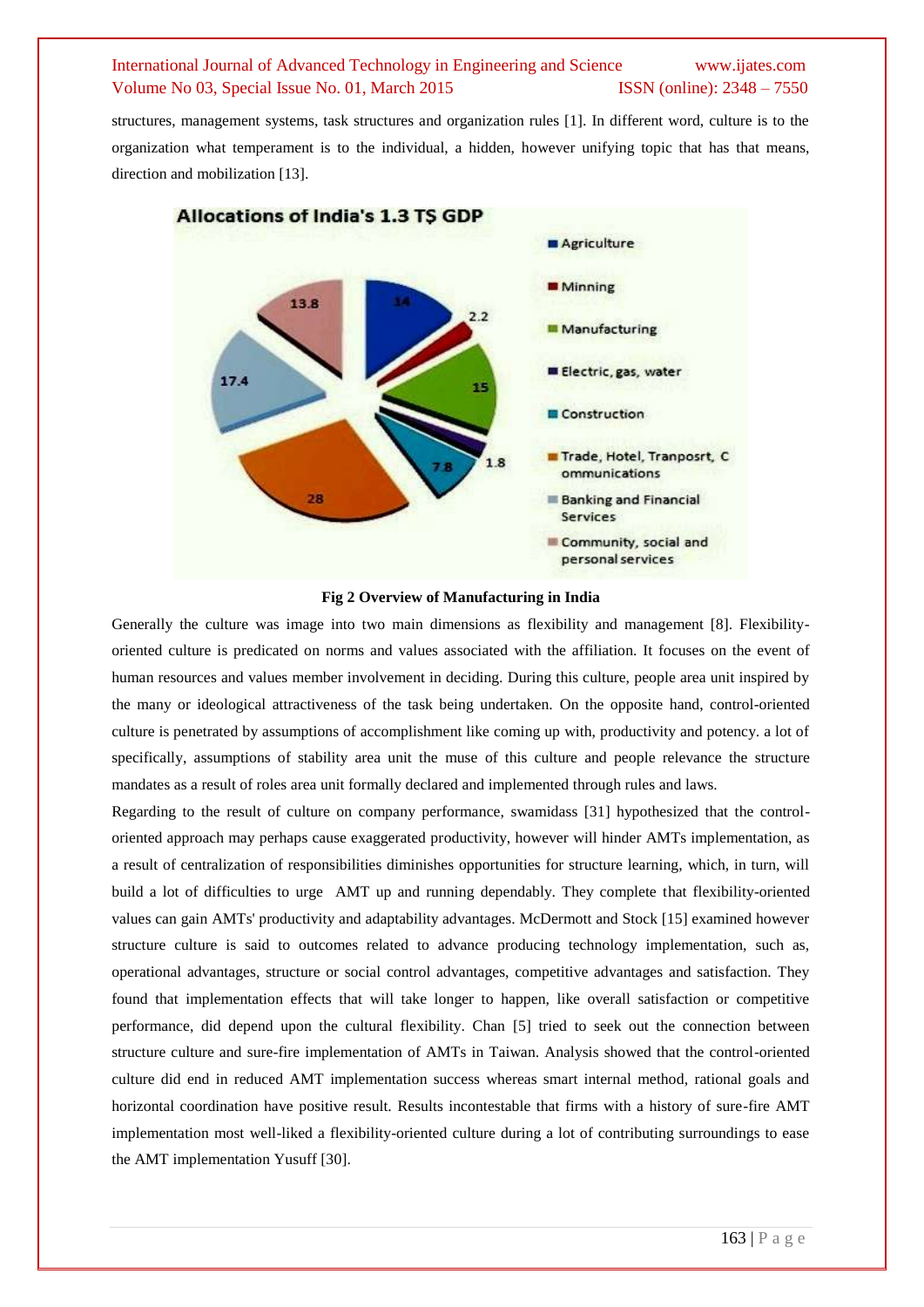## **2.3 Operational / Manufacturing Strategy**

Basically, the importance of producing strategy to the success of the corporation has received goodly attention as Skinner printed his landmark article in 1969, manufacturing-missing link in company strategy [7]. in keeping with the new approach to producing strategy, managers ought to deem investments a lot of in their capability to make new capabilities that give enduring sources of competitive advantage and are sometimes engineered over time through a series of investments in facilities, human capital and information. the first approach to producing strategy led high managers to focus their firms operations around specific competitive priorities that cared-for create them at risk of strategic shifts. a decent producing strategy was one that defended a company's position through a narrowly centered set of capabilities [11]. In different words, strategy was denoted as actions or patterns of actions meant for the accomplishment of goals. The term strategy covers quite simply meant or planned strategy in associate structure setting; it additionally contains the sequence of call that exhibit a post consistencies in decisional behavior [31].

There is general agreement that a firm's operations/manufacturing strategy is comprised of 4 key competitive priorities: value, quality, flexibility and delivery [3]. Value strategy relies on the assembly and distribution of product at lower value. It's a live of the producing function's potency and historically it's been related to high volume/mass production. Quality strategy is related to a firm's ability to supply superior product or services, usually at higher costs. Delivery strategy is outlined with on-time delivery schedules and quickly response to client orders. Flexibility could be alive of a firm's ability to react to promote demands by shift from one product to a different through matched policies and actions and react to changes in production and merchandise combine, modifications in style, fluctuations in materials and changes in sequence. The effectiveness of a company's operations strategy is that the operation of degree of linkage or consistency between the competitive priorities that are stressed on the corresponding choices relating to the structure and infrastructure of operations [15]. The stress placed on these priorities varies by corporations, looking on an outsized range of things as well as accessibility of resources, business strategy, existing capability, social control behavior, nature and intensity of competition and status [20].

One of company's most vital variables for addressing environmental uncertainty is flexibility that's notably relevant to the speedily ever-changing conditions poignant producing organizations .This is obscurity a lot of actually than for AMT that provides the most important supply of flexibility in any producing organization [2]. It's been noted that though AMT creates a world of opportunities, they'll not be regenerate to advantage unless the adopting firm uses a strategic coming up with approach. Swamidass [31] conducted associate empirical study to search out the link between operational strategy and performance. They found that environmental uncertainty like producing flexibility and also the role of producing of producing managers in strategic deciding influenced manufacturing strategy and among completely different dimension of producing strategy, flexibility features a sturdy relationship with business performance. Zhang [29] declared that AMT implementation is a lot of associated with quality and delivery strategy. Results from Boyer [2] showed that among the two teams in their sample (high performers and low performers) in applying AMTs throughout the last three years, high performers typically were a lot of doubtless to worry on flexibility, quality and delivery strategy than value strategy and specifically the foremost dramatic distinction appeared with relevance quality strategy between the two teams. different researchers believed that every one four producing strategy dimensions ar necessary in implementing new technologies and gaining connected advantages [12] and specializing in one dimension doesn't relate on to AMT performance. The concurrent accomplishment of value, quality, delivery and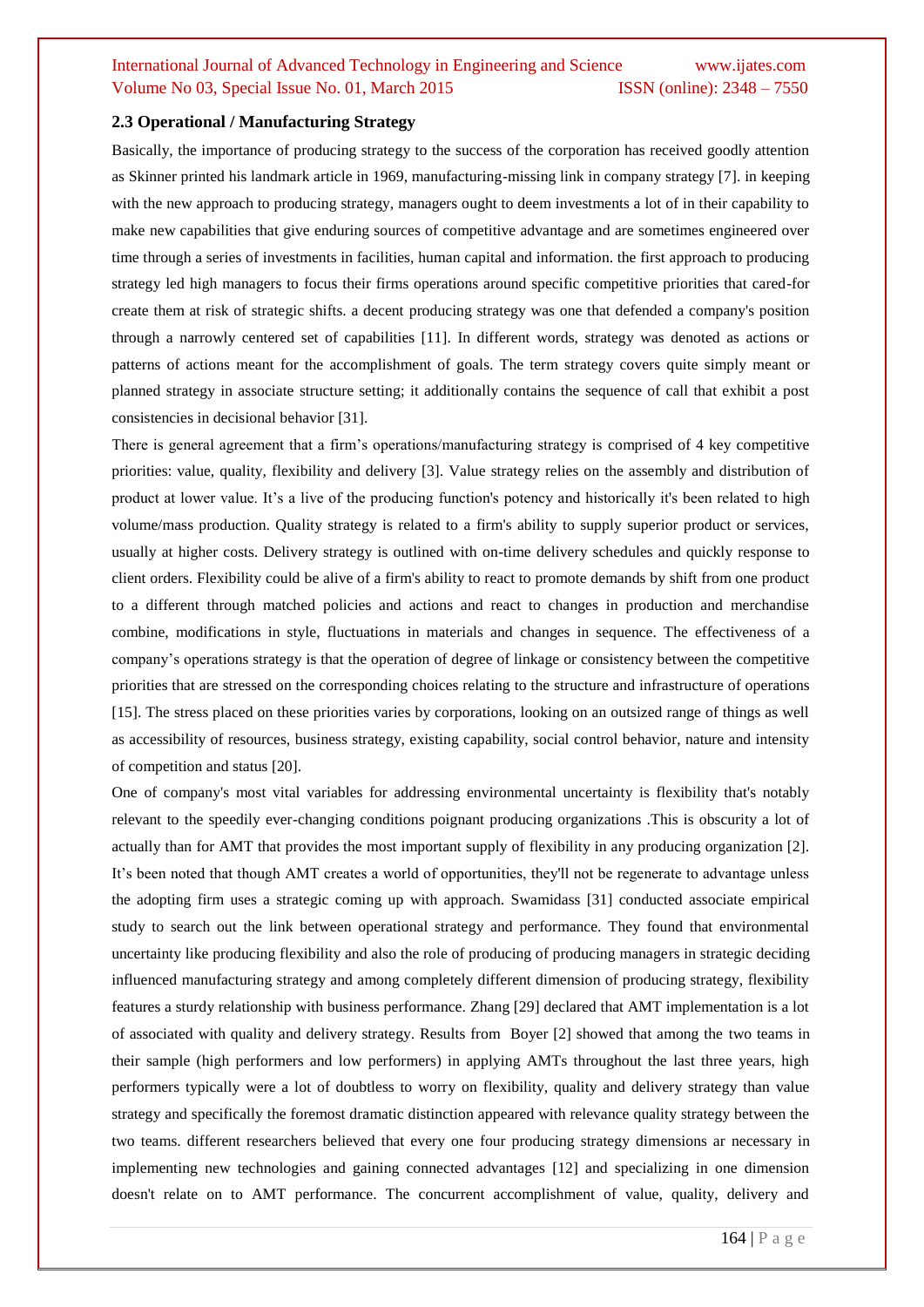adaptability by several Japanese firms has highlighted this new risk that may be complete by adopting advanced method technologies and management techniques [30].

#### **2.4 Human Resource and Management Practices**

Along with technology development, the human resource is Associate in resource quality for any organization, while not that the employment and development of technology won't happen and has vital impact on strategic success. Human resources qualities, attitudes and behavior will give the firm with a supply of competitive advantage with reference to its rivals [25]. Researchers emphasize the importance of providing applicable manpower development activities like socialization ability Chan [5] and manager's involvement in R and D comes to boost skills and relative needs ensuing from modifications in technology and new production processes in enhancing company performance. Inherently, all AMTs can increase employee needs as staff area unit given additional autonomy over problems together with designing and drawback finding [16]. Proof from the literature recommended that designing Associate in implementation activities aimed toward making ready staff for AMT adoption play a crucial role in guaranteeing an exploitation of the system edges. Thus, a serious challenge for future winning implementations lies in addressing the wants obligatory by AMT on the human components.

In order to show staff into key components for building a competitive edge, folks need to be managed in a very distinctive means and being additional capable in terms of information, skills, attitudes and responsibility [23]. As a result, providing staff with opportunities to boost their inherent motivation and job satisfaction by suggests that of employee-involvement practices may well be deemed a suitable policy to ally the goals of workers with the company's victimization AMTs [14]. Education and coaching are crucial to the winning implementation of AMT. expertise has shown that between twenty five to four-hundredth of the whole price of an intensive winning automation project ought to be spent on education and coaching [29]. Companies with winning AMT implementations conjointly enlist champions. These people support a continuous drive throughout the initiative. The consequences of those 3 practices beside the opposite seven factors were tested on ERP systems in some Malaysian firms and therefore the results showed their importance in real things. Widening of the marketplace, increasing importance of technology and imperative of innovation and specializing in cross-functional teams, area unit applicable ways in which to develop viable business solutions [7]. Thanks to the importance of the management personal characteristics, expertise and background on their selections, any amendment has got to begin with the managers on the highest and within the middle, then the organization of staff on the work. Besides, to facilitate the psychological, physical and cultural amendment ensuing from AMT implementation, management should build trust and co-operation [12]. These practices will receive the accomplishment of technology investment comes.

#### **III. CONCLUSION**

A comprehensive analysis on AMT consistently builds upon past researchers so as to guide investigation into the triple-crown AMT implementation and to work out those most crucial structure and strategic parts that will create a firm ready to use AMT in enhancing performance. To analyze Technological capabilities that will be strategically accustomed, accomplish property with competitive advantage and also the implementation of those technology is associate structure transformation method, during which labor price, structure , culture, competition strategy and arrangement of individuals all can amendment to compatible with one another. The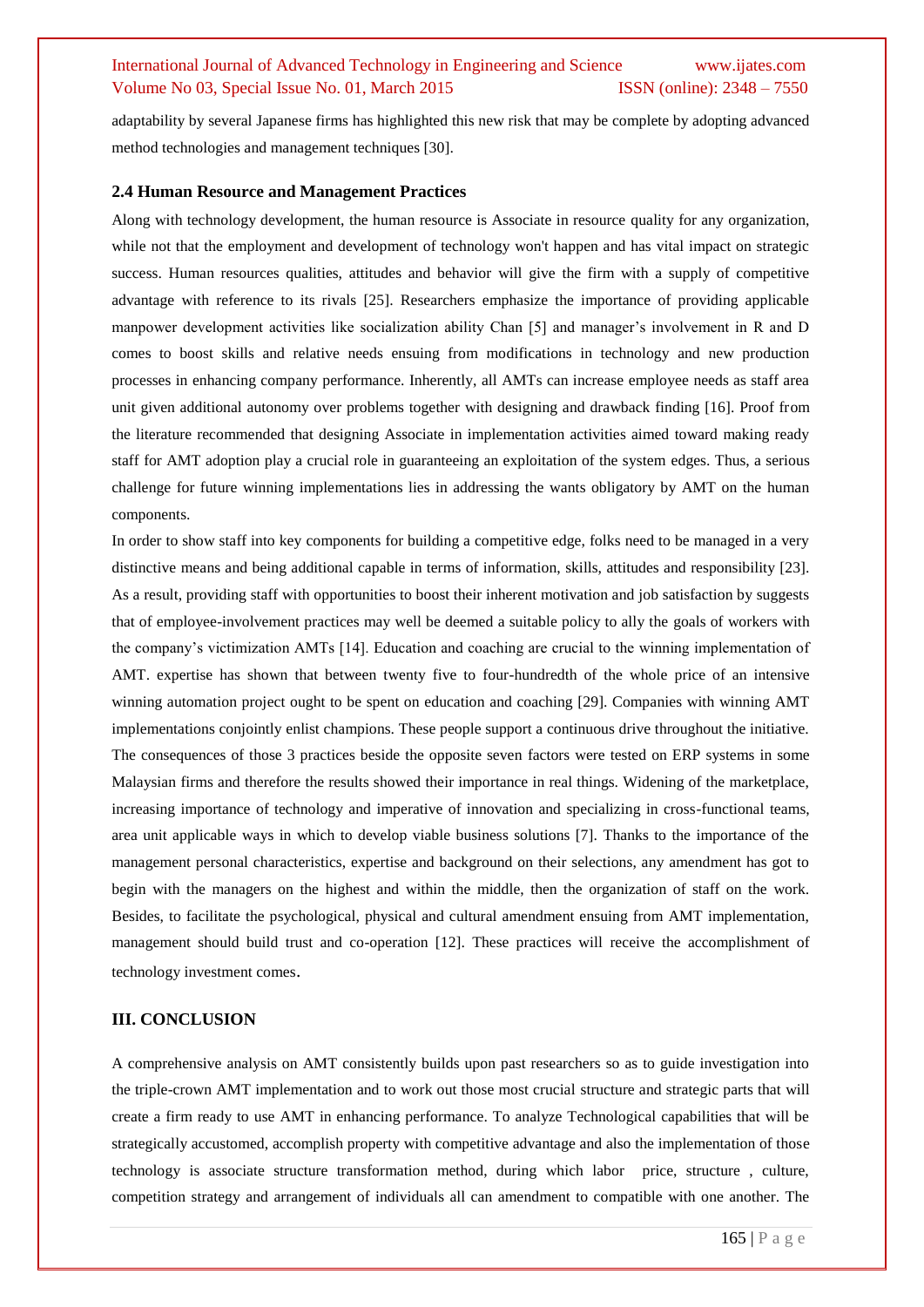key to triple-crown AMT implementation seems to be the collaboration of acceptable factors and their integration which will supply most advantages from AMT implementation. To gain fundamental insight into the framework which will present the intra/inter-relationship among the variables influencing company performance in parallel with technology utilization that may be analyzed and offers testable propositions? This research suggests that utilization of AMT won't additionally necessary issue that guarantee performance however any need acceptable changes within the firm's structure and infrastructure can and continue with performance appraisal to enhance company capability. To implement intra/inter relationship framework for manufacturing process.

## **REFERENCES**

- [1] Bates, K.A., S.D. Amundson, R.G. Schroeder and W.T. Morris, 1995. The crucial interrelationship between manufacturing strategy and organizational culture. Manage. Sci., 41: 1565-1580.
- [2] Boyer, K. and M. Pagell, 2012. Measurement issues in empirical research: Improving measures of operations strategy and advanced manufacturing technology. J. Operat. Manage., 18: 361-374.
- [3] Dangayach, G.S. and S.G. Deshmukh, 2003. Evidence of manufacturing strategies in Indian industry. Int. J. Prod. Econ., 83: 279-298.
- [4] Burgess, T.F. and H.K. Gules, 1998. Buyer supplier relationships in firms adopting advanced manufacturing technology: An empirical analysis of the implementation of hard and soft technologies. J. Eng. Technol. Manage., 15: 127-152.
- [5] Chan, F.T.S., M.H. Chan, H. Lau and R.W.L., 2001. Investment appraisal techniques for advanced manufacturing technology (AMT): A literature review. Integrated Manuf. Syst., 12: 35-47. Jin-Bo, S., D. Da-Shuang and S. Yan-Qiu, 2006. The relationship between change of organizational structure and implementation of advanced manufacturing technology: An empirical study. Proceedings of the International Conference on Management Science and Engineering, Oct. 5-7, Lille, pp: 782-786.
- [6] Doolen, T.L., M.E. Hacker and E.M.V. Aken, 2003. The impact of organizational context on work team effectiveness: A study of production team. IEEE Trans. Eng. Manage., 50: 285-296.
- [7] Ghani, K.A. and V. Jayabalan, 2013. Advanced manufacturing technology and planned organizational change. J. High Technol. Manage. Res., 11: 1-18.
- [8] Heine, M.L., V. Grover and M.K. Malhotra, 2003. The relationship between technology and performance: A meta-analysis of technology models. Omega, 31: 189-204.
- [9] Kotha, S. and P.M. Swamidass, 2000. Strategy, advanced manufacturing technology and performance: Empirical evidence from U.S. manufacturing firms. J. Operat. Manage., 18: 257-277.
- [10] Lay, G., 1993. Government support of computer integrated manufacturing in Germany: First results of an impact analysis. Technovarion, 13: 283-297.
- [11] Liu, P.L. and C.H. Tsai, 2007. The Influences of R and D management capacity and design/manufacturing integration mechanisms on new product development performance in Taiwans high-tech industries. J. Applied Sci., 7: 3628-3638.
- [12] Lewis, M.W. and K.K. Boyer, 2002. Factors impacting AMT implementation: An integrative and controlled study. J. Eng. Technol. Manage., 19: 111-130.
- [13] Malhotra, M.K., M.L. Heine and V. Grover, 2001. An evaluation of the relationship between management practices and computer aided design technology. J. Operat. Manage., 19: 307-333.